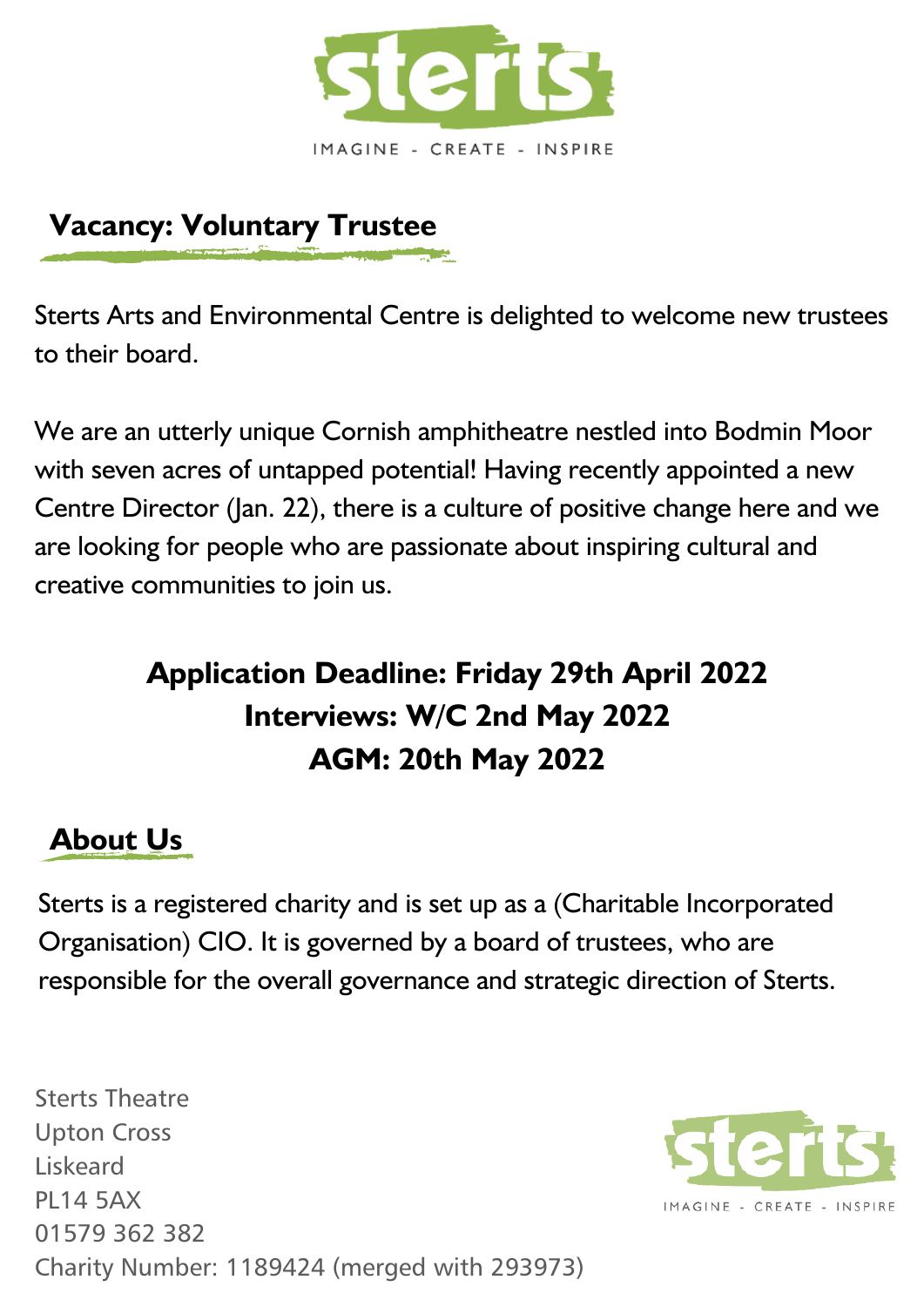Our charitable aims are:

Providing educational opportunities and facilities/promoting public interest in the dramatic and related arts.

Currently, we produce a busy season of wide-ranging theatrical productions and concerts through the summer (June – September) in our 400 seat, tented amphitheatre and are home to various events all year round in our indoor studio space. Whilst we employ a small team of staff, the lifeblood of Sterts is it's 100-strong volunteer force who complete a huge number of tasks from maintaining the site to selling tickets, greeting audience members to building sets.

We are currently developing a business plan, systems of working and strategies to support our objectives:

- Rapidly expanding our Youth Theatre programme
- Diversifying the artistic programme and expanding its ambition and quality
- Developing stable revenue streams
- Designing and delivering a culture education programme
- Develop a sustainability policy and a plan to become carbon negative
- Creating truly accessible opportunities overcoming geographical, monetary and societal barriers to experiencing the arts

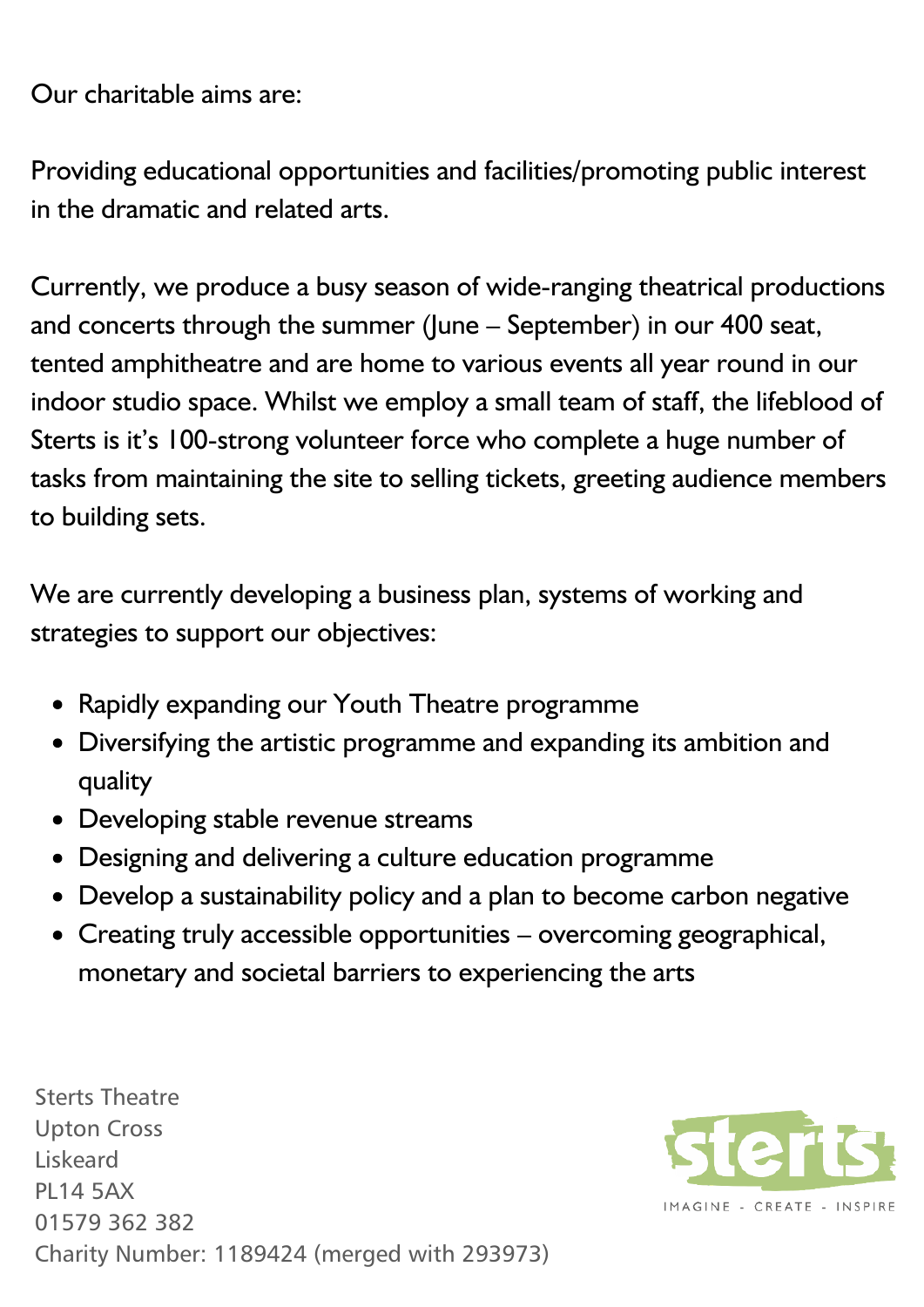# **About You**

Above all, we are hoping to hear from people who share our passion for educating people in the arts and enriching our beautiful part of the world with culture and creativity. We welcome candidates from all backgrounds, identities and experiences and would love to diversify our board to better represent the range of demographics in our communities. We would be particularly interested in applicants who can demonstrate experience in strategy, business planning & development and fundraising.

We are an ambitious charity at the start of an exciting new chapter, we therefore want to ensure our board of trustees hold a wide range of skill sets and experiences. It is important that all trustees are:

- Confident posing challenge and asking questions
- Passionate about developing strategy and driving positive change
- Eager to learn new skills
- Willing to build positive relationships